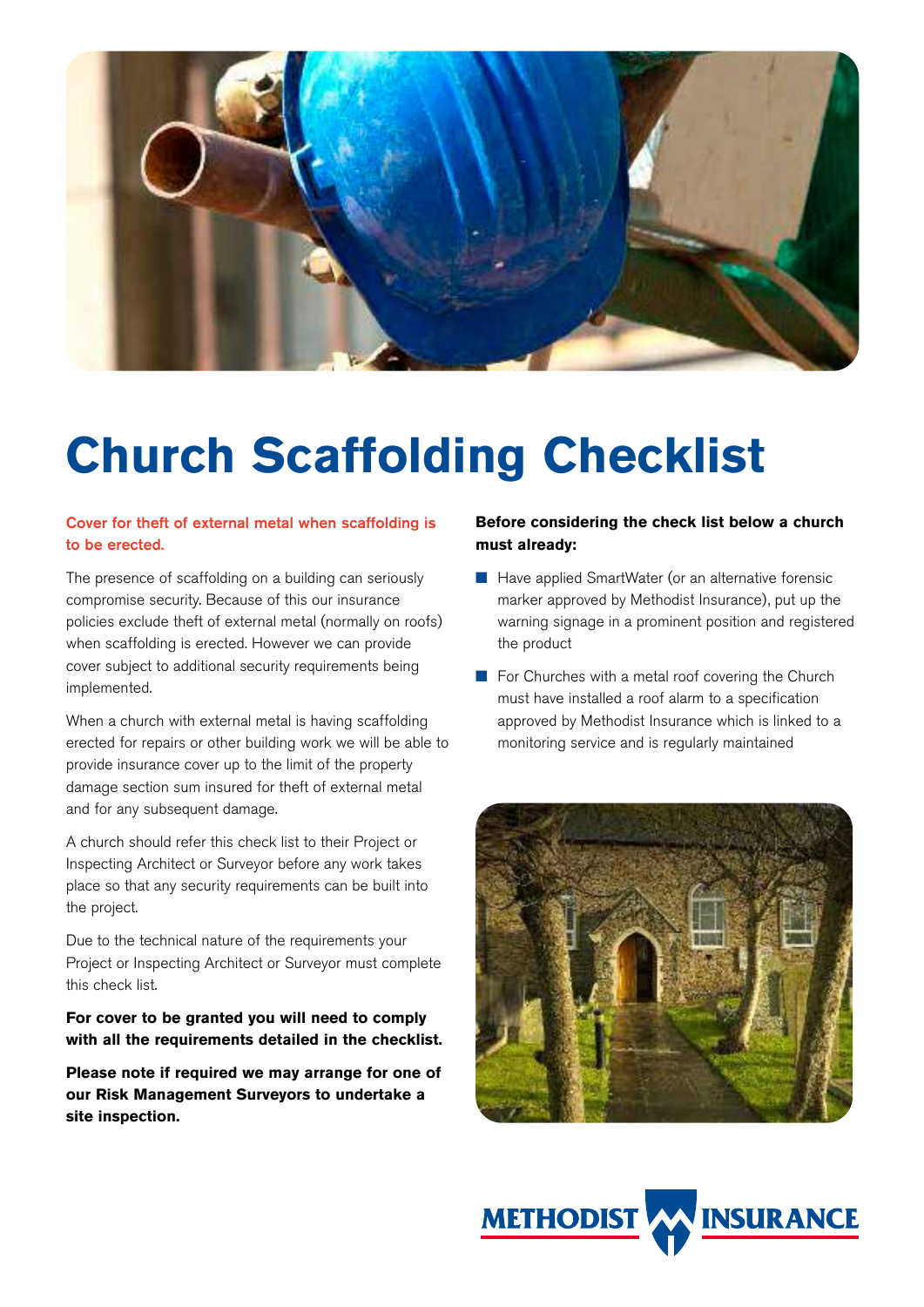### **Checklist (check and tick as appropriate)**

Any church seeking cover for external metal theft while scaffolding is erected must complete, sign and return this checklist to Methodist Insurance before work commences. We will then advise you if we are able to provide any cover for your church.

### Scaffolding Specification

(a) The scaffolding will be fully enclosed by minimum 18mm exterior grade plywood sheeting or steel sheeting hoarding to a minimum height of 4.8 metres. Any plywood sheeting must be fixed to 75mm x 100mm timbers. The timbers must be either clipped to the scaffolding by appropriate scaffold clips, or secured to a substantial stand-alone timber frame complete with adequate internal bracing to prevent collapse if attacked. PLEASE NOTE ORIENTED STRAND BOARD (OSB) IS NOT AN ACCEPTABLE FORM OF HOARDING.

(b) All joints of the plywood or steel sheeting facing will be tightly butted to Prevent tools being used to prise them apart.

### **Fixing**

- (c) 100mm annular ring shank nails at 150mm centres will be used to fix the plywood boards to the timber frame. Tamper proof screws may be used as an alternative.
- Yes No

Yes No

- (d) The bottom of the hoarding will follow the contour of the ground leaving no gaps between the hoarding and the ground.
-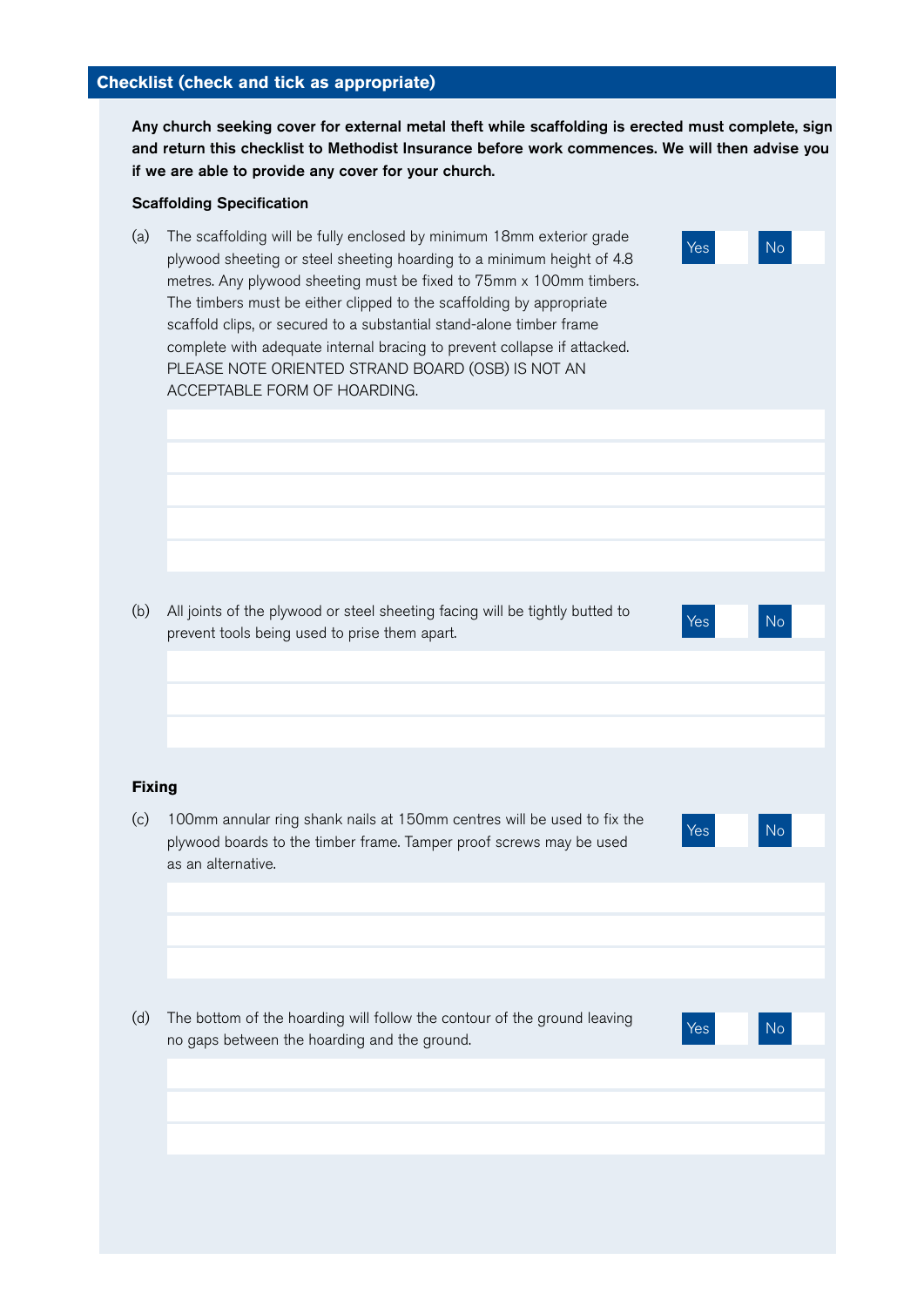# (h) A 'Yale' latch type lock will be fitted to all doors. When the site is not **Checklist (check and tick as appropriate)**  (e) Where the hoarding abuts a building the plywood or steel sheeting will be cut to match closely the contours of the building to prevent any gaps being formed. **Doors and access**  (f) All lower level ladders including access ladders to any scaffolding will be removed from the site, or rendered inaccessible at the end of each days working. (g) Any doors let into the hoarding will be of exterior grade solid wood type fitted in a purpose built frame. The door and frame must be flush with the exterior face of the hoarding. Heavy duty 75mm x 100mm steel butt hinges will be used to hang the door, the hinge pin being burred over to prevent it being driven out. A minimum of 3 hinges to be fitted to any door. attended doors must be secured by a heavy duty locking bar, secured to the door and frame by bolts bolted through. The locking bar must conceal the bolt heads. A heavy duty close shackled padlock conforming to at least BS EN 12320 security grade 4 and designed for external use will be used to secure the locking bar. **Lighting**  (i) The exterior of the hoarding will have floodlights (500w) angled out and towards the ground at a height of three metres from the ground and not more than four metres apart. These lights must be switched on by 'PIR' detectors during darkness. Yes No Yes No Yes No Yes No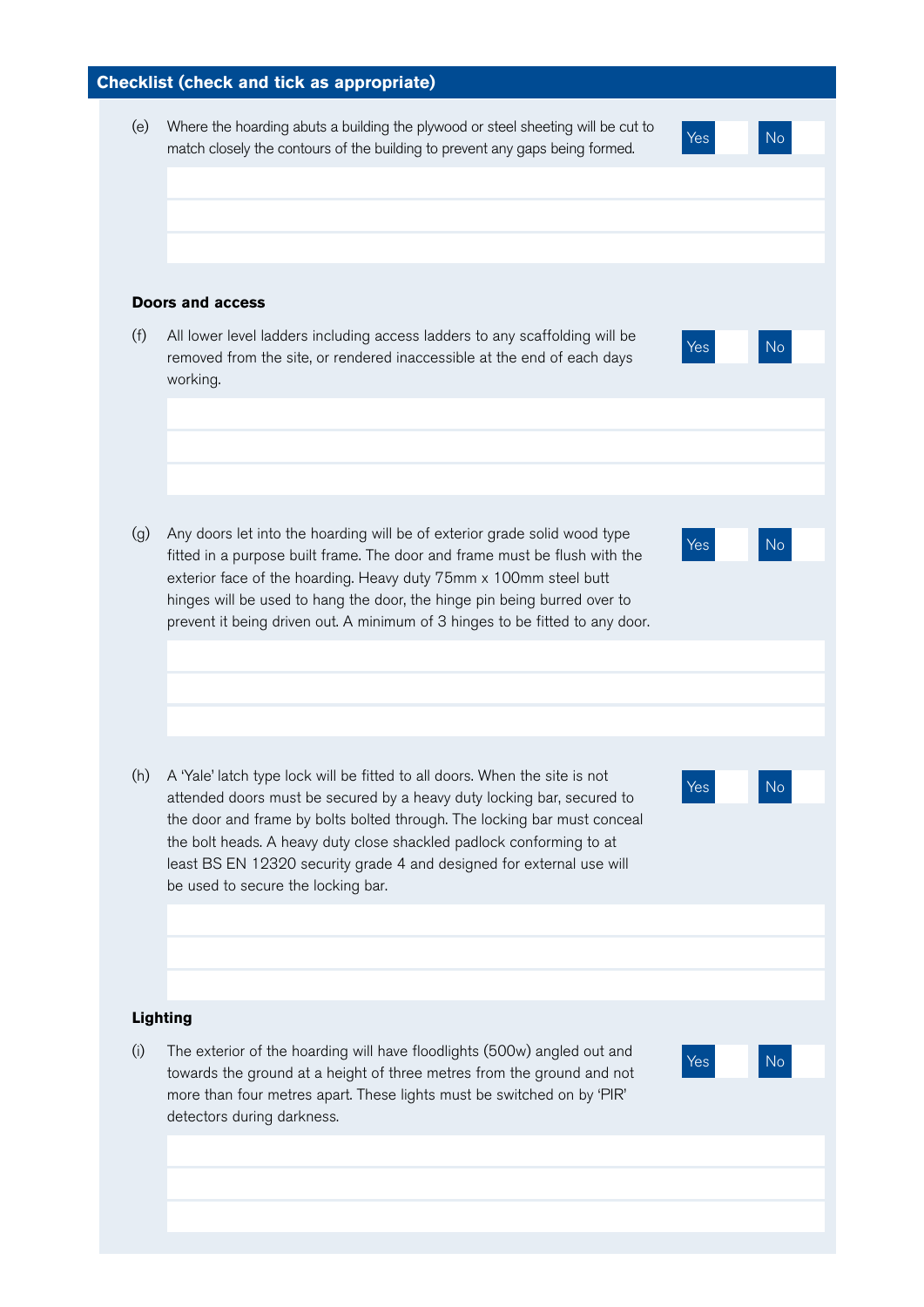# **Checklist (check and tick as appropriate)**

(j) The inside of the scaffold will be adequately floodlit with floodlights angled inwards and up through the scaffold illuminating its entire height. These lights must be switched by photo-electric cell for illumination at night only.

Yes No

Yes No

Yes No

Yes No

Yes No

#### **Intruder detection**

(k) The scaffolding will be protected by a scaffolding alarm system installed in accordance with the NSI Code of Practice for the design, installation and maintenance of scaffolding alarm systems NCP 115.

(l) The system will be installed and maintained by a company on the official list of recognised firms of the NSI or SSAIB Inspectorate bodies and must also appear on the local police force list of compliant companies.

(m) The system will combine notification locally by an instantaneous audible device activation together with notification to a permanently manned alarm receiving centre conforming to BS 5979 or BS EN 50518 via a minimum Grade 2 alarm transmission system under BS EN 50136. The system must be designed to utilise combined PIR detectors and cameras to detect unauthorised movement. Images from devices must be reviewed by the manned alarm receiving centre and action taken if unlawful activity is identified.

(n) A copy of the scaffolding alarm system design proposal will be sent to Methodist Insurance for approval. The specification must include confirmation by the alarm company that, either sub-contractors will not be used or specify the extent to which sub-contractors will be used where appropriate.